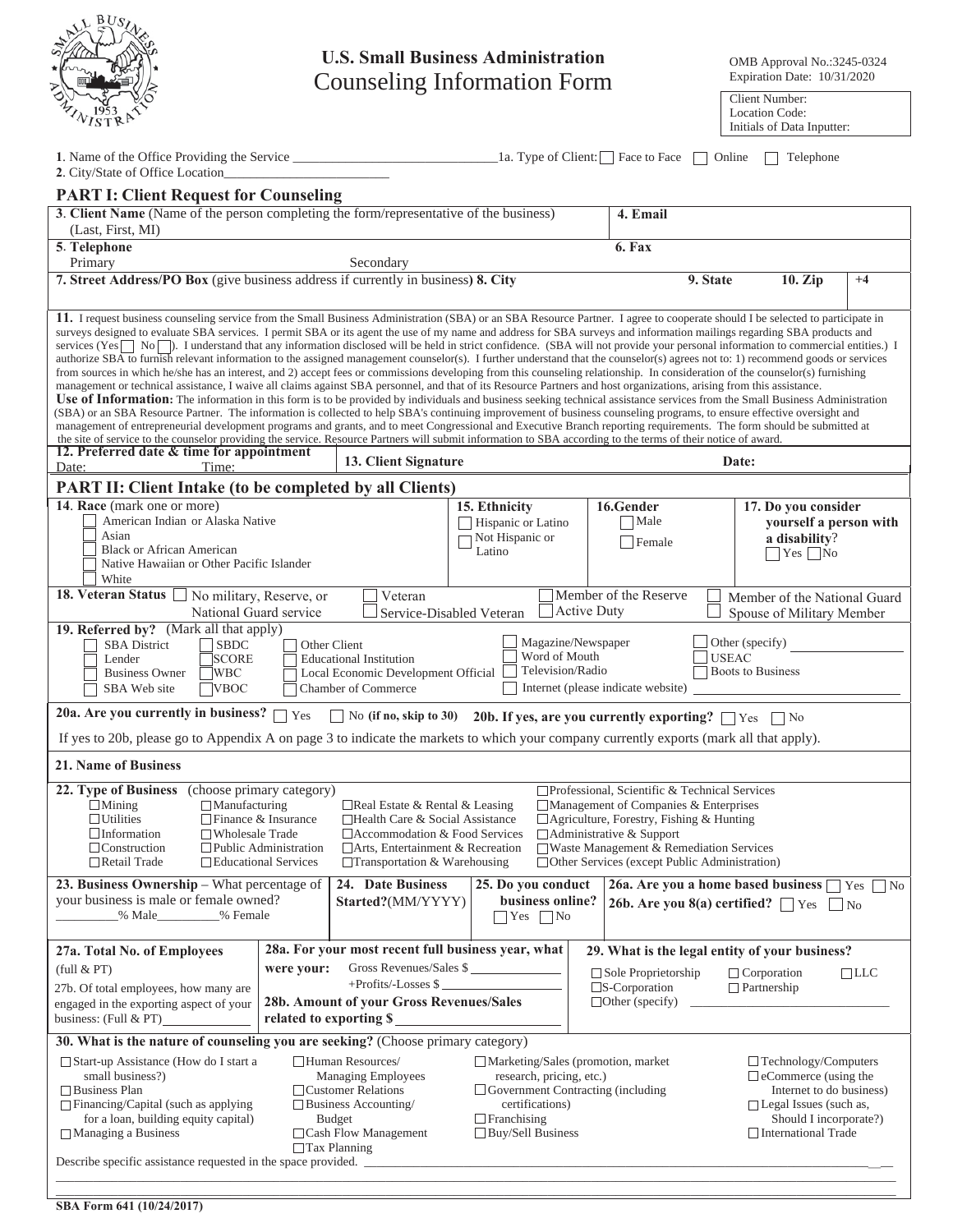## **U.S. Small Business Administration Counseling Information Form**

OMB Approval No.: 3245-0324 Expiration Date: 10/31/2020

Client Number: Location Code: Initials of Data Inputter:

Funding Source:

| <b>31. Client Name</b> (please use the same name from original 641 Part 1)                                                                                                                                                                                                                                                                                                                                                                                                                                                                                                                                                                                                                                                                                                                     | 32. Email                                                                                                                                                                                               |                                                         |                                      |  |  |  |
|------------------------------------------------------------------------------------------------------------------------------------------------------------------------------------------------------------------------------------------------------------------------------------------------------------------------------------------------------------------------------------------------------------------------------------------------------------------------------------------------------------------------------------------------------------------------------------------------------------------------------------------------------------------------------------------------------------------------------------------------------------------------------------------------|---------------------------------------------------------------------------------------------------------------------------------------------------------------------------------------------------------|---------------------------------------------------------|--------------------------------------|--|--|--|
| (Last, First, MI)<br>33. Telephone                                                                                                                                                                                                                                                                                                                                                                                                                                                                                                                                                                                                                                                                                                                                                             |                                                                                                                                                                                                         | 34. Fax                                                 |                                      |  |  |  |
| Primary                                                                                                                                                                                                                                                                                                                                                                                                                                                                                                                                                                                                                                                                                                                                                                                        | Secondary                                                                                                                                                                                               |                                                         |                                      |  |  |  |
| 35. Street Address /P.O. Box                                                                                                                                                                                                                                                                                                                                                                                                                                                                                                                                                                                                                                                                                                                                                                   | <b>36. City</b>                                                                                                                                                                                         | 37. State                                               | $+4$<br>38. Zip                      |  |  |  |
| 39a. Is the client currently in business? $\Box$ Yes<br>$\Box$ No<br>$\Gamma$ Yes<br>39b. Is the client currently exporting?<br>If yes, please turn to Appendix A on page 3 to indicate the markets to which your client currently exports (mark all that<br>apply).                                                                                                                                                                                                                                                                                                                                                                                                                                                                                                                           | $\Box$ No (if no, skip to 44)                                                                                                                                                                           |                                                         | <b>40. Date Business</b><br>Started? |  |  |  |
| 41a. Total No. of Employees: (Full & PT)                                                                                                                                                                                                                                                                                                                                                                                                                                                                                                                                                                                                                                                                                                                                                       | 42a. As of the most recent full business year, what were the client's annual:                                                                                                                           |                                                         |                                      |  |  |  |
| 41b. Of total employees, how many are engaged in<br>the exporting aspect of client's business?:<br>(Full & PT)                                                                                                                                                                                                                                                                                                                                                                                                                                                                                                                                                                                                                                                                                 | Gross Revenues/Sales \$___________________________+Profits/-Losses \$<br>42b. As of the most recent full business year, how much of your client's Gross<br>Revenues/Sales were related to exporting? \$ |                                                         |                                      |  |  |  |
| 43. SBA or Resource Partner Service Contributed to the Following: (Mark all that apply)                                                                                                                                                                                                                                                                                                                                                                                                                                                                                                                                                                                                                                                                                                        |                                                                                                                                                                                                         |                                                         |                                      |  |  |  |
| SBA Loan Amount \$                                                                                                                                                                                                                                                                                                                                                                                                                                                                                                                                                                                                                                                                                                                                                                             | <b>Certifications</b>                                                                                                                                                                                   | <b>SBA Financial Assistance</b>                         |                                      |  |  |  |
| Non-SBA Loan Amount \$                                                                                                                                                                                                                                                                                                                                                                                                                                                                                                                                                                                                                                                                                                                                                                         | 8(a)<br>Hubzones                                                                                                                                                                                        | <b>Export Express</b>                                   |                                      |  |  |  |
| Amount of Equity Capital Received \$                                                                                                                                                                                                                                                                                                                                                                                                                                                                                                                                                                                                                                                                                                                                                           | <b>SDB</b>                                                                                                                                                                                              | Export Working Capital Loan<br>Community Advantage      |                                      |  |  |  |
| No. of Government Contracts/Subcontracts                                                                                                                                                                                                                                                                                                                                                                                                                                                                                                                                                                                                                                                                                                                                                       | Other (specify state, local, etc)                                                                                                                                                                       | Micro loan                                              |                                      |  |  |  |
| <b>SBIR</b><br>Annual Value of Government Contracts/Subcontracts Received<br>Other (SBIR, SBIC, $7(a)$ 504, etc)<br>\$                                                                                                                                                                                                                                                                                                                                                                                                                                                                                                                                                                                                                                                                         |                                                                                                                                                                                                         |                                                         |                                      |  |  |  |
| □ Human Resources/Managing<br>□ Marketing/Sales (promotion,<br>$\Box$ Start-up Assistance (How do I start a<br>$\Box$ Technology/Computers<br>$\Box$ eCommerce (using the Internet<br>small business?)<br>market research, pricing, etc.)<br>Employees<br>$\Box$ Business Plan<br>$\Box$ Customer Relations<br>$\Box$ Government Contracting<br>to do business)<br>$\Box$ Financing/Capital (such as, applying<br>$\Box$ Business Accounting/Budget<br>(including certifications)<br>$\Box$ Legal Issues (such as, Should I<br>for a loan, building equity capital)<br>$\Box$ Cash Flow Management<br>$\Box$ Franchising<br>incorporate?)<br>$\Box$ Managing a Business<br>$\Box$ Tax Planning<br>$\Box$ Buy/Sell Business<br>International Trade<br>Please specify other counseling provided. |                                                                                                                                                                                                         |                                                         |                                      |  |  |  |
| 45. Referred Client to (mark all that apply):                                                                                                                                                                                                                                                                                                                                                                                                                                                                                                                                                                                                                                                                                                                                                  |                                                                                                                                                                                                         |                                                         |                                      |  |  |  |
| <b>WBC</b><br>SBA District Office □ Export/Import Bank<br><b>SCORE</b><br><b>USEAC</b><br>$\Box$ OPIC<br><b>SBDC</b><br>State Trade Agency □ Dept of Agriculture                                                                                                                                                                                                                                                                                                                                                                                                                                                                                                                                                                                                                               | □ Dept of Commerce<br>$\Box$ Dept of State                                                                                                                                                              | $\Box$ U.S. Trade & Development Agency $\Box$ Other     | <b>VBOC</b><br><b>PTAC</b>           |  |  |  |
| 46. Type of Session<br>$\Box$ English<br>Online Update<br>Face to Face<br>Spanish<br>$\Box$ Telephone<br>$\Box$ Prep                                                                                                                                                                                                                                                                                                                                                                                                                                                                                                                                                                                                                                                                           | 47. Language(s) Used<br>Other (specify)                                                                                                                                                                 | 48. History<br>New Case<br>$\Box$ Follow-up<br>One Time | 49. Date Counseled<br>(MM/YYYY)      |  |  |  |
| 50. Counselor(s) Name (If multiple counselors, list lead counselor first and separate<br>each additional counselor name by a semi-colon):                                                                                                                                                                                                                                                                                                                                                                                                                                                                                                                                                                                                                                                      | 51b. Prep Hours<br>51. Contact Hours<br>Total contact hours<br>Total amount of<br>that a client received<br>preparation spent by all<br>counselors for a client                                         |                                                         |                                      |  |  |  |
| 51c. Travel Hours Total amount of time it takes to travel to a client's location for counseling                                                                                                                                                                                                                                                                                                                                                                                                                                                                                                                                                                                                                                                                                                |                                                                                                                                                                                                         |                                                         |                                      |  |  |  |
| 52 Did more than one Counselor participate in this counseling session? Yes No<br>$\overline{?}$<br>If yes, how many counselors                                                                                                                                                                                                                                                                                                                                                                                                                                                                                                                                                                                                                                                                 |                                                                                                                                                                                                         |                                                         |                                      |  |  |  |
| 53. Counselor's Notes:                                                                                                                                                                                                                                                                                                                                                                                                                                                                                                                                                                                                                                                                                                                                                                         |                                                                                                                                                                                                         |                                                         |                                      |  |  |  |

**Part III: Counselor Record**